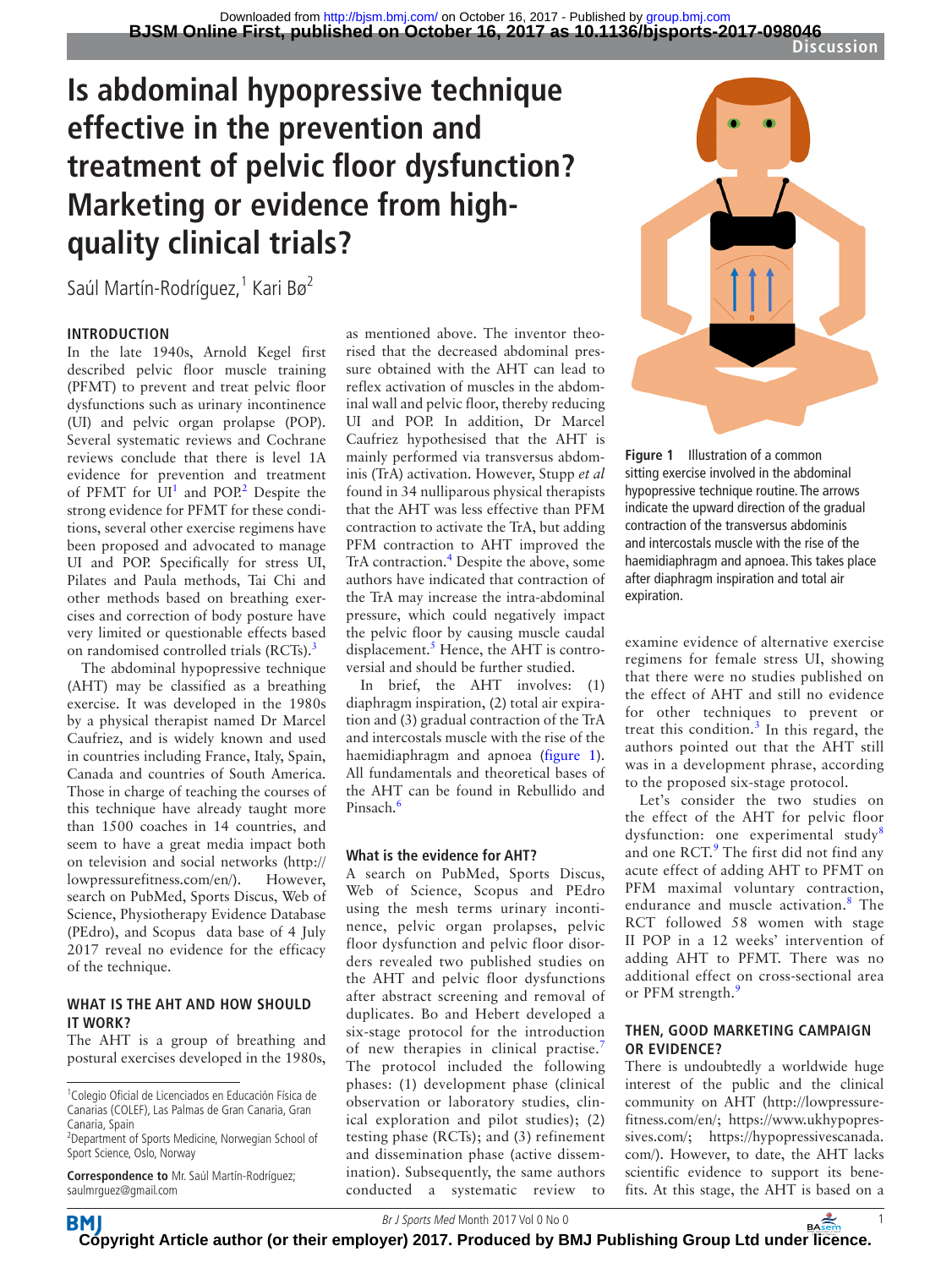theory with 20 years of clinical practice. We conclude that at present, there is no scientific evidence to recommend its use to patients. This particular treatment currently illustrates the phenomenon that not all recommended treatments are evidence based.<sup>[10](#page-1-9)</sup>

#### **Twitter** @smrodguez

**Contributors** SM-R conceptualised, designed and drafted the manuscript. KB drafted, edited and revised the manuscript.

**Competing interests** None declared.

**Provenance and peer review** Not commissioned; externally peer reviewed.

© Article author(s) (or their employer(s) unless otherwise stated in the text of the article) 2017. All rights reserved. No commercial use is permitted unless otherwise expressly granted.



**To cite** Martín-Rodríguez S, Bø K. Br J Sports Med Published Online First: [please include Day Month Year]. doi:10.1136/bjsports-2017-098046

Accepted 20 August 2017

Br J Sports Med 2017;0:1–2. doi:10.1136/bjsports-2017-098046

#### **References**

- <span id="page-1-0"></span>1 Dumoulin C, Hay-Smith J. Pelvic floor muscle training versus no treatment, or inactive control treatments, for urinary incontinence in women. Cochrane Database [Syst Rev](http://dx.doi.org/10.1002/14651858.CD005654.pub2) 2010;1:Cd005654.
- <span id="page-1-1"></span>2 Li C, Gong Y, Wang B. The efficacy of pelvic floor muscle training for pelvic organ prolapse: a systematic review and meta-analysis. [Int Urogynecol J](http://dx.doi.org/10.1007/s00192-015-2846-y) 2016;27:981–92.
- <span id="page-1-2"></span>3 Bo K, Herbert RD. There is not yet strong evidence that exercise regimens other than pelvic floor muscle training can reduce stress urinary incontinence in women: a systematic review. [J Physiother](http://dx.doi.org/10.1016/S1836-9553(13)70180-2) 2013;59:159–68.
- <span id="page-1-3"></span>4 Stüpp L, Resende AP, Petricelli CD, et al. Pelvic floor muscle and transversus abdominis activation in abdominal hypopressive technique through

surface electromyography. [Neurourol Urodyn](http://dx.doi.org/10.1002/nau.21151) 2011;30:1518–21.

- <span id="page-1-4"></span>5 Bo K, Sherburn M, Allen T. Transabdominal ultrasound measurement of pelvic floor muscle activity when activated directly or via a transversus abdominis muscle contraction. [Neurourol Urodyn](http://dx.doi.org/10.1002/nau.10139) 2003;22:582–8.
- <span id="page-1-5"></span>6 Rebullido TR, Pinsach P. Hypopressive techniques: Cardeñoso, 2015.
- <span id="page-1-6"></span>Bo K, Herbert RD. When and how should new therapies become routine clinical practice? [Physiotherapy](http://dx.doi.org/10.1016/j.physio.2008.12.001) 2009;95:51–7.
- <span id="page-1-7"></span>8 Resende AP, Stüpp L, Bernardes BT, et al. Can hypopressive exercises provide additional benefits to pelvic floor muscle training in women with pelvic organ prolapse? [Neurourol Urodyn](http://dx.doi.org/10.1002/nau.21149) 2012;31:121–5.
- <span id="page-1-8"></span>9 Bernardes BT, Resende AP, Stüpp L, et al. Efficacy of pelvic floor muscle training and hypopressive exercises for treating pelvic organ prolapse in women: randomized controlled trial. [Sao Paulo Med J](http://dx.doi.org/10.1590/S1516-31802012000100002) 2012;130:5–9.
- <span id="page-1-9"></span>10 Wise J. Choosing Wisely: how the UK intends to reduce harmful medical overuse. [BMJ](http://dx.doi.org/10.1136/bmj.j370) 2017;356:j370.